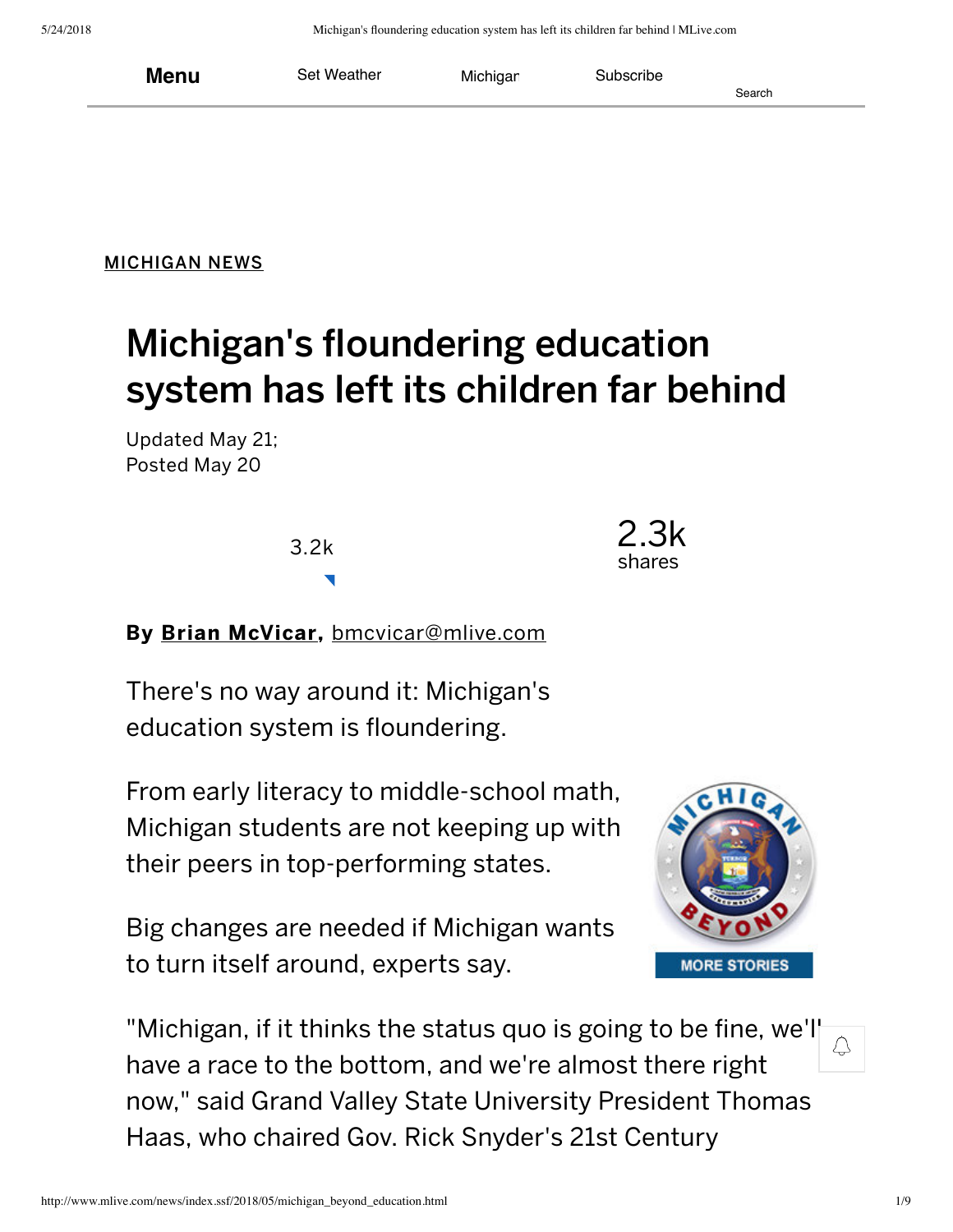Education Commission, a panel that developed recommendations to improve Michigan's education system.

Perhaps no issue is more important for Michigan's future: In a global economy, a well-educated workforce is critical and an area where Michigan lags behind.

It starts with reaching and educating Michigan school children even earlier than kindergarten. That means providing more families with affordable access to high-quality early childhood education and funding K-12 schools based on student need, experts say.

It also means ensuring all children have access to top-notch teachers and boosting the number of residents with college degrees or certificates in areas such as the skilled trades.

The relatively low numbers of college graduates and people with post-secondary training mean good jobs here can go begging. The state's fast‑growing occupations are those that require post‑secondary training. In 2016, 2 percent of Michigan adults with a bachelor's degree were unemployed compared to 7 percent of those with only a high school diploma.

> % of residents with Bachelor's degree, higher MIN MAX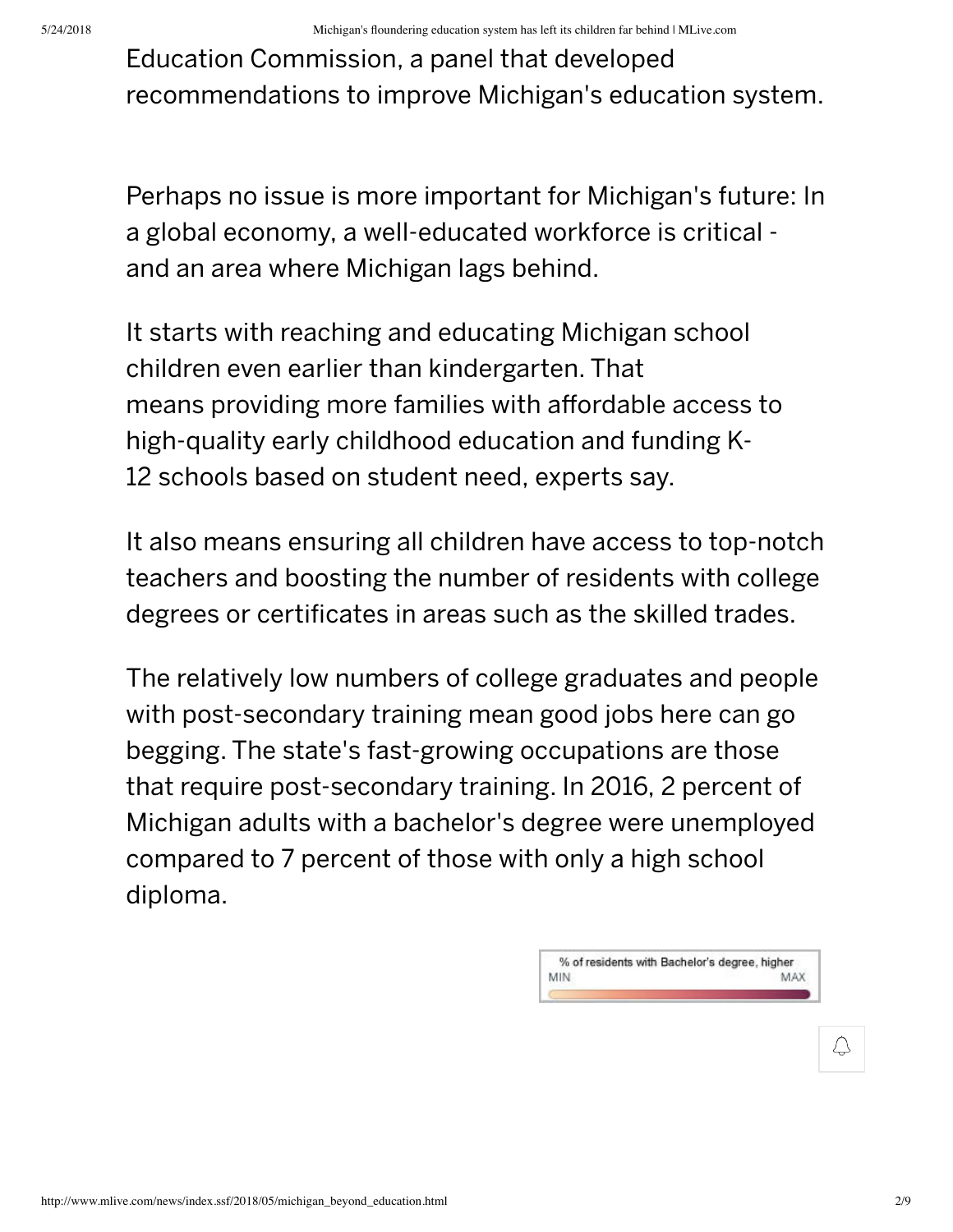5/24/2018 Michigan's floundering education system has left its children far behind | MLive.com



Low rates of educational attainment means stagnating wages and tax bases that stifle economic growth. It means Michigan is less competitive in recruiting new employers. A major reason Detroit wasn't a finalist in the new Amazon Headquarters was that the region didn't have the talent pool needed for the jobs.

It hurts individuals. It hurts entire communities.

"It's really about our vitality in every aspect for the future in our state," said Amber Arellano, executive director of The Education Trust‑Midwest, a nonpartisan education policy and research group. "It's whether you want to stay here and raise your kids."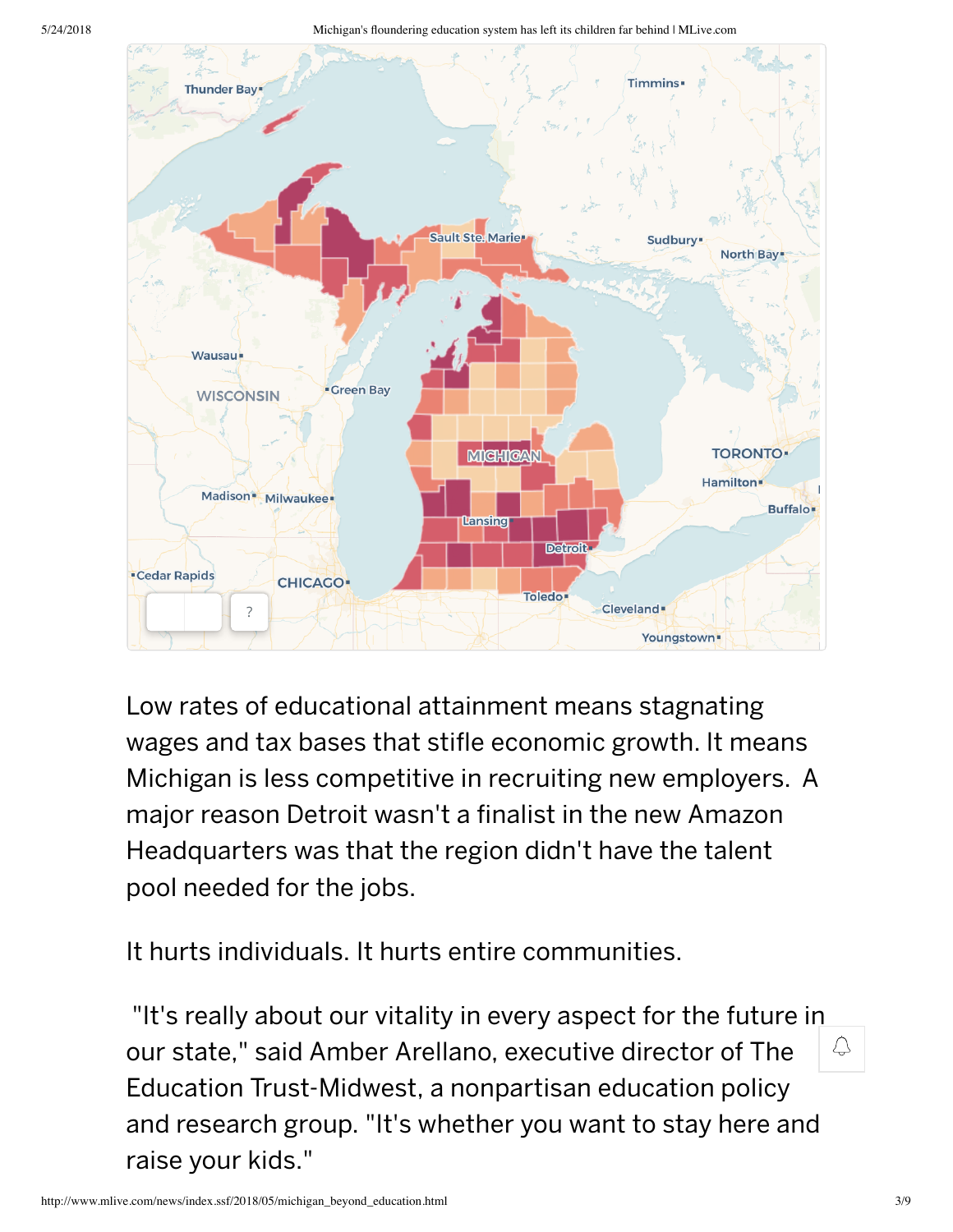In a series that began in April, MLive is taking a hard look at Michigan's biggest challenges ‑ our economy, education system and infrastructure ‑ from the historical importance, to how we got where we are today, to possible solutions.

We'll use the series to frame our discussion with candidates as we head into the 2018 midterm elections and choose Michigan's newest leaders.

This month, we're taking a deep dive into Michigan's educational pipeline.

Below are some of the issues we'll be exploring.

# K‑12 schools

Michigan students are below the national average in federal test scores, in graduating high school in four years and in college enrollment.

\* Michigan ranked 36th in fourth‑grade reading proficiency in the most round of the National Assessment of Educational Progress tests.

\* About 80 percent of Michigan's Class of 2017 graduated high school in four years compared to a national average of 84 percent.

\*Not quite 32 percent of Michigan adults age 25 to 34 have a bachelor's degree compared to 35 percent in that age group nationwide.

 $\downarrow$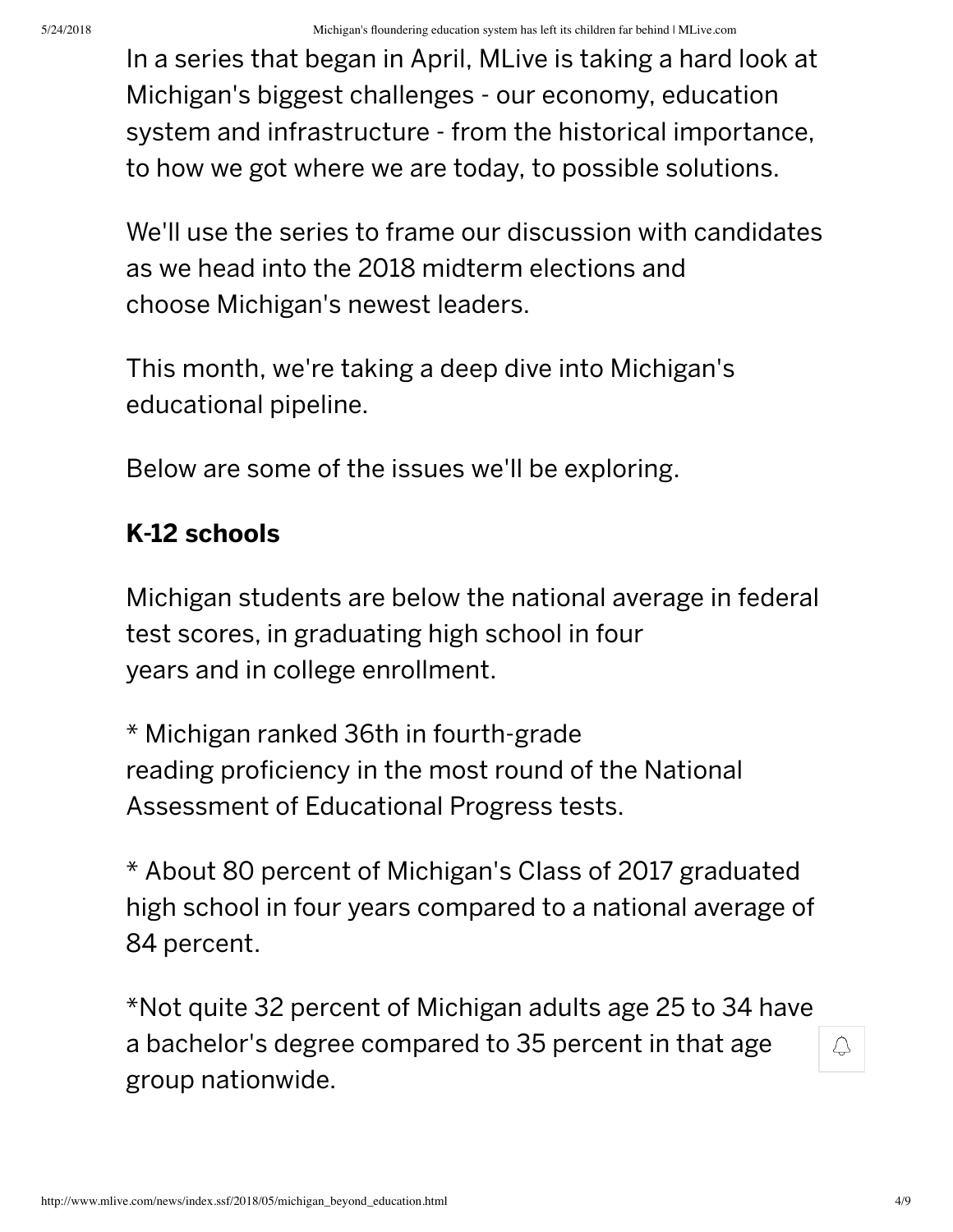And that's after Michigan has spent the past two decades rolling out various strategies to improve Michigan's schools.



#### [Cloud Database](https://www.caspio.com/) by Caspio

Michigan has opened the door to school choice and **c**harter schools. Rigorous high school graduation requirements have been implemented. High-stakes testing has been adopted. Teacher tenure laws have been reformed. And a now‑defunct state‑reform district was created.

Some of those efforts, such as high academic standards, are important and should stay in place, experts say. But overall, they have not pushed the needle in student achievement.

What's needed, education leaders say, is transformational change.

</u>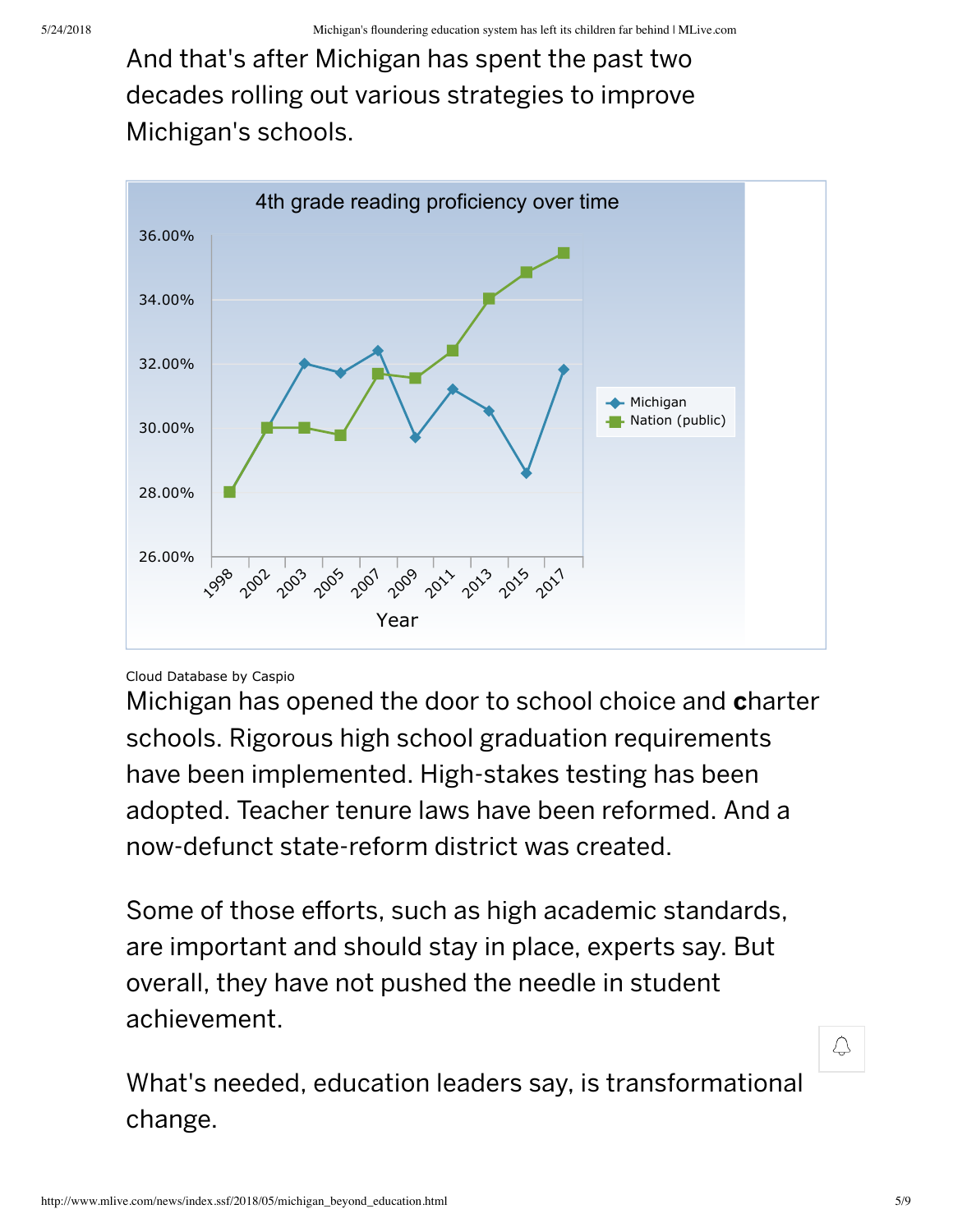That includes an overhaul of the school‑funding formula, according to the School Finance Research Collaborative, a coalition of educators, nonprofits and philanthropic groups.

Michigan isn't providing adequate funding for K‑12 education, and policymakers must take into greater account the needs of each child, the collaborative said in a January 2018 report.

About half of Michigan students qualify for the subsidized lunch program, and there's a huge academic achievement gap between those children and students from middle‑class and affluent families.

Closing that gap requires more support services: more tutoring and specialized instruction, more after‑school programs, more summer school. Michigan's funding formula needs to reflect those costs, the collaborative says.

Another big issue: Getting more experienced, high-quality teachers in Michigan's most troubled school districts.

Right now, Michigan's best teachers tend to gravitate to more affluent districts where the pay tends to be much better and the public support is much greater.

But that shortchanges students in high-poverty communities most in need of skilled, experienced teachers.

### Birth to age 5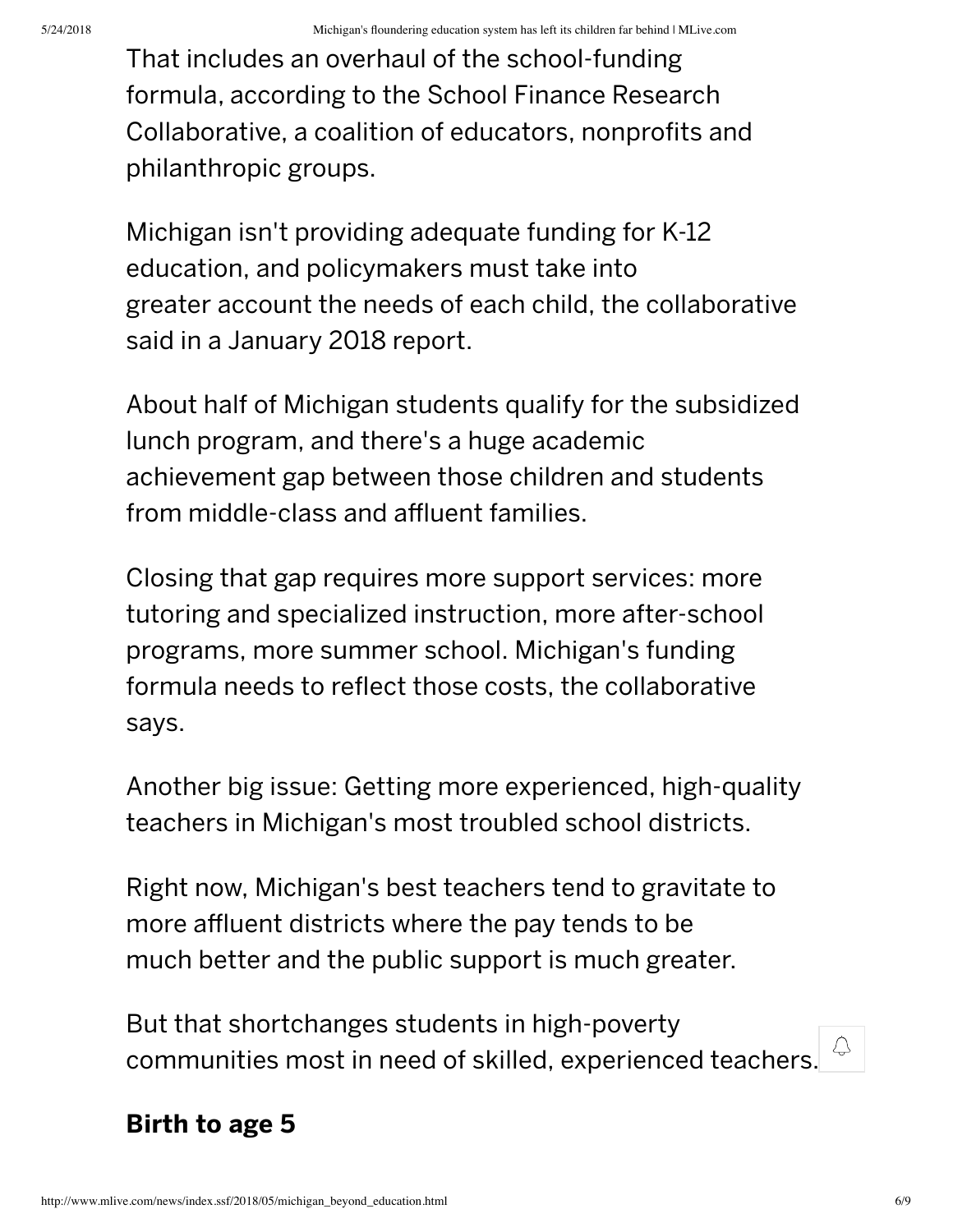Another recommendation of the governor's commission: give more families access to high-quality, early childhood education.

That means offering all 4‑year‑olds access to state‑funded preschool, and helping more families pay for quality childcare for children ages birth to three, educators and advocacy groups say. Currently, slightly less than half of Michigan 3‑ and 4‑year‑olds attend a pre‑K program, according to Census data.

"People can't afford or don't have access to quality child care in their communities," said Matt Gillard, president and CEO of Michigan's Children, which advocates for services for low-income families. "This is a huge challenge right now."

Research shows that 90 percent of brain development occurs in the first five years of life, which means birth-to-5 services offer the best bang for the buck for improving academic outcomes.

## Higher education

Investments are crucial in higher education, too.

By 2020, about two-thirds of jobs are expected to require training beyond high school, whether that be a college degree or an associate degree or certificate in areas such as advanced manufacturing or information technology.

 $\overline{\mathcal{C}}$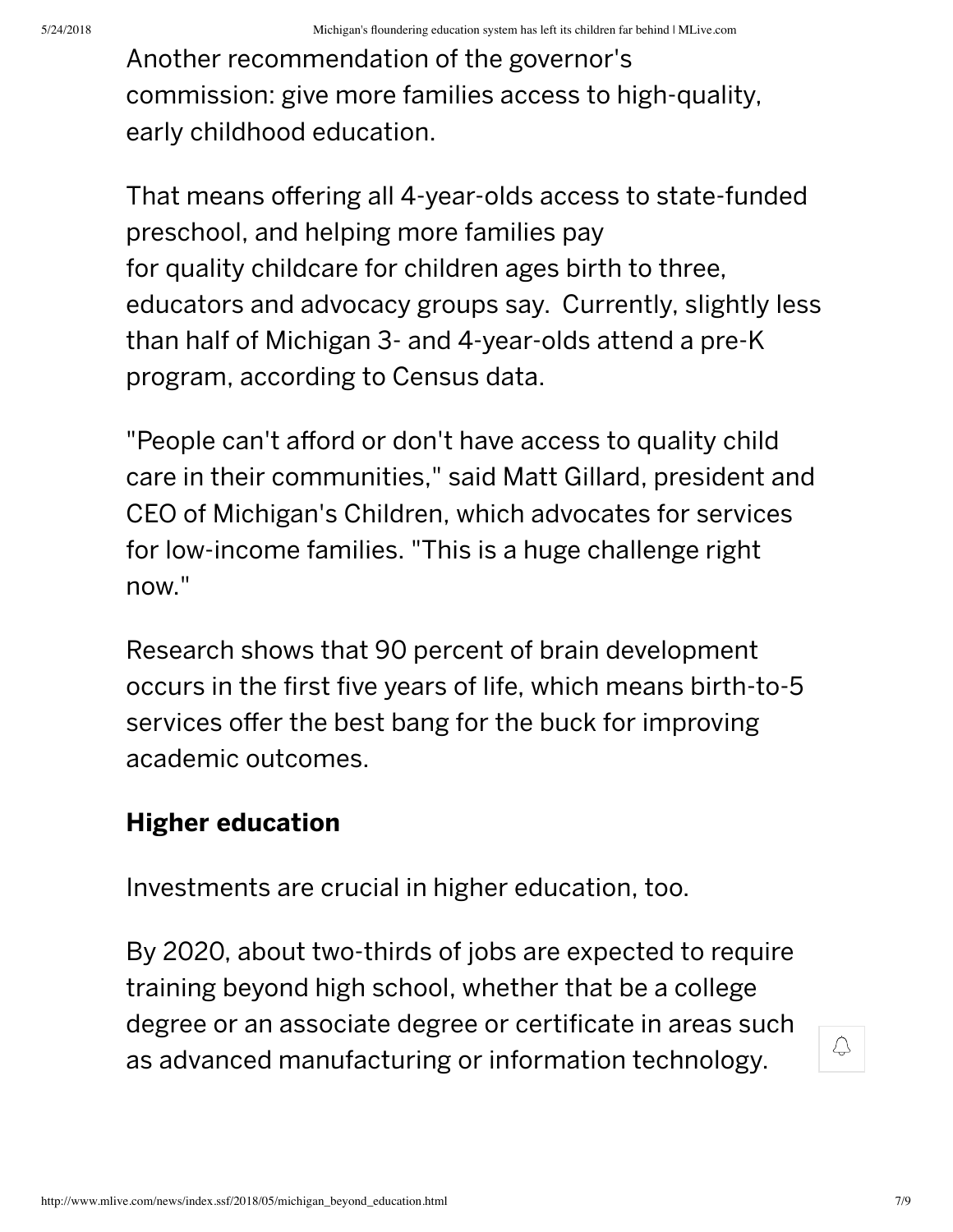Yet Michigan lags in the number of college graduates and people with post‑secondary training. About 28 percent of Michigan adults age 25 and older have a bachelor's degree, compared to a national average of 31 percent.

Boosting Michigan's number is key if the state wants to lure employers to the state and ensure that residents have the skills needed to land good, high‑paying jobs, said Lou Glazer, president of Michigan Future Inc., a nonprofit organization focused on improving the state's economy.

"The choice is increase college attainment or permanently be one of the poorer states in the country," Glazer said. "That's the stakes."

Over the course of the next several months, [MLive](https://topics.mlive.com/tag/michigan-beyond) will explore issues of economy, education and [infrastructure](https://topics.mlive.com/tag/michigan-beyond), and what Michigan leaders need to do to create <sup>a</sup> better future. We'd love to hear from you, about your struggles and your wins, as you navigate Michigan's economic landscape. We want to use your voice and your questions to frame the conversation with candidates as we head into midterm elections. Have <sup>a</sup> story to share, send us an email to [michiganbeyond@mlive.com](mailto:michiganbeyond@mlive.com)

> Registration on or use of this site constitutes acceptance of our User [Agreement](http://www.mlive.com/user-agreement/) and [Privacy](http://www.mlive.com/user-agreement/#privacy) Policy

© 2018 MLive Media Group. All rights reserved ([About](http://www.mlive.com/aboutus/) Us). The material on this site may not be reproduced, distributed, transmitted, cached or otherwise used, except with the prior written permission of MLive Media Group.

[Community](http://www.mlive.com/communityrules) Rules apply to all content you upload or otherwise submit to this site.